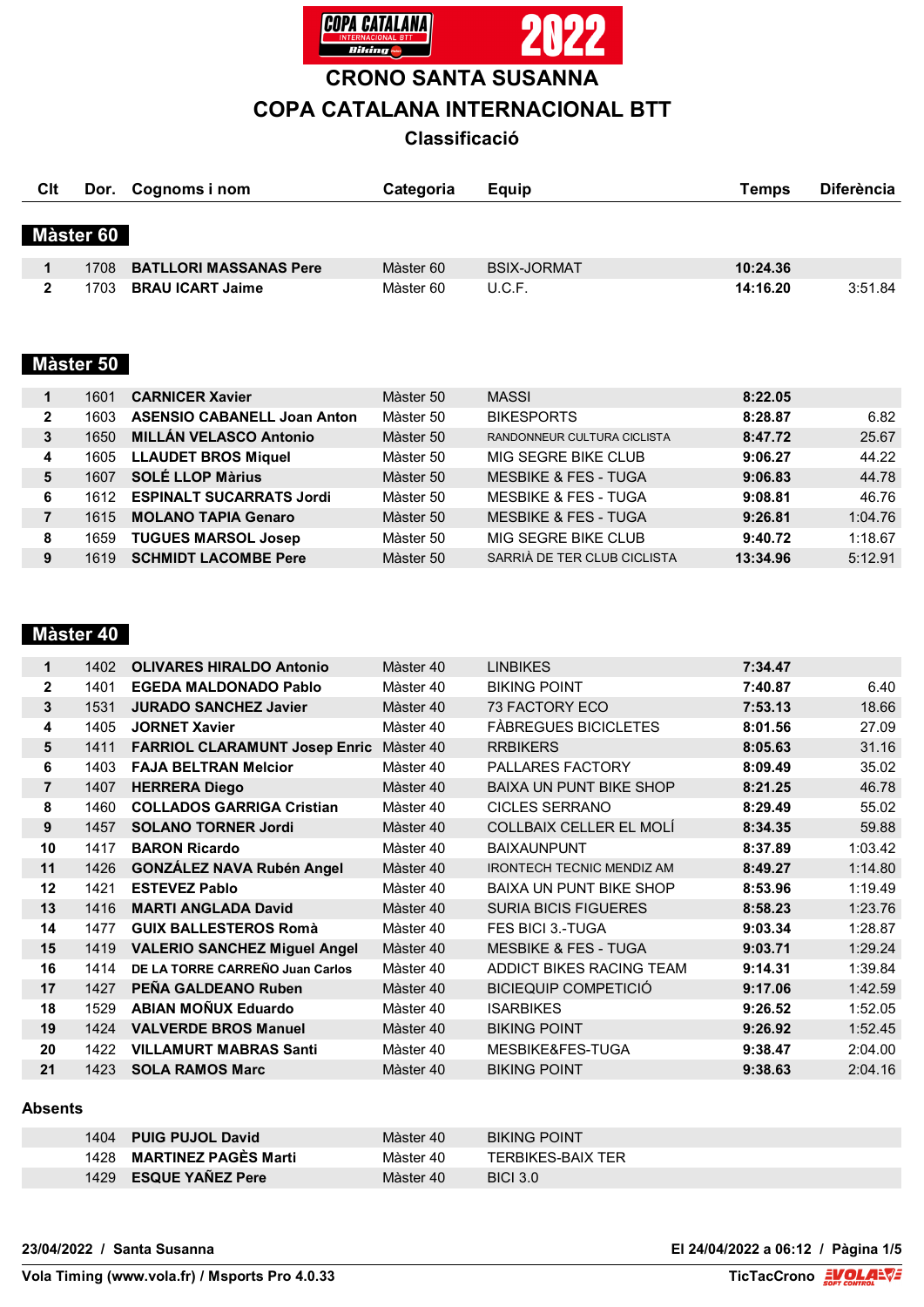

| Clt            | Dor.      | Cognoms i nom                   | Categoria | <b>Equip</b>                       | Temps   | <b>Diferència</b> |
|----------------|-----------|---------------------------------|-----------|------------------------------------|---------|-------------------|
|                |           |                                 |           |                                    |         |                   |
|                | Màster 30 |                                 |           |                                    |         |                   |
| 1              | 1001      | <b>SUGRAÑES MATEU Arnau</b>     | Màster 30 | NOU ESPAI - LEVEL TEAM             | 7:20.59 |                   |
| $\mathbf{2}$   | 1046      | <b>CASALS CARRANZA Jaume</b>    | Màster 30 | <b>RRBIKERS</b>                    | 7:39.55 | 18.96             |
| 3              | 1004      | <b>ESCOBAR TRUJILLO Abel</b>    | Màster 30 | <b>CAMBRILS PENYA CICLOTURISTA</b> | 7:46.29 | 25.70             |
| 4              | 1002      | <b>PEREZ VAZQUEZ Victor</b>     | Màster 30 | <b>SURIA BICIS FIGUERES</b>        | 7:49.35 | 28.76             |
| 5              | 1003      | <b>MARTORELL MUSTÉ Enric</b>    | Màster 30 | <b>BGTEAM HTI CLINIC</b>           | 7:54.23 | 33.64             |
| 6              | 1005      | <b>BATLLORI JIMENEZ Eloi</b>    | Màster 30 | <b>BSIX-JORMAT</b>                 | 7:57.13 | 36.54             |
| $\overline{7}$ | 1010      | <b>LOPEZ CARBONELL Francesc</b> | Màster 30 | <b>MEGABICI</b>                    | 8:06.75 | 46.16             |
| 8              | 1009      | <b>GARCIA LOPEZ David</b>       | Màster 30 | CILCLES SERRANO - DE TORO GIRB     | 8:15.46 | 54.87             |
| 9              | 1101      | <b>BACHS BOIX Adrià</b>         | Màster 30 | <b>TERBIKES-BAIX TER</b>           | 8:33.52 | 1:12.93           |
| 10             | 1044      | <b>THOMAS Vincent</b>           | Màster 30 | <b>TEAM NIMES CYCLISME</b>         | 8:42.60 | 1:22.01           |
| 11             | 1096      | <b>PLANAS MOLINA Arnau</b>      | Màster 30 | <b>SERGIO BIKE</b>                 | 8:44.36 | 1:23.77           |
| 12             | 1047      | <b>MACIAS SALCEDO Javi</b>      | Màster 30 | AYATS CYCLES-PISCINES BRAVI        | 8:46.24 | 1:25.65           |
| 13             | 1019      | <b>ZARROURI Nabil</b>           | Màster 30 | <b>MTBIKER'S</b>                   | 8:47.29 | 1:26.70           |
| 14             | 1056      | <b>RUIZ ANGLADA Edu</b>         | Màster 30 | <b>BAIXA UN PUNT BIKE SHOP</b>     | 8:49.64 | 1:29.05           |
| 15             | 1075      | <b>ROIG TURRA Sergi</b>         | Màster 30 | <b>SURIA BICIS FIGUERES</b>        | 8:53.02 | 1:32.43           |

## **Cadet**

| 1              | 1364 | <b>CARRILLO FERRER Marti</b>     | Cadet | <b>BICIEQUIP COMPETICIÓ</b>      | 7:34.78 |         |
|----------------|------|----------------------------------|-------|----------------------------------|---------|---------|
| $\mathbf{2}$   | 1205 | <b>CASANOVAS COLL Aleix</b>      | Cadet | 7:43.52<br><b>JUFRE VIC-ETB</b>  |         | 8.74    |
| 3              | 1374 | <b>CUBÍ ROVIRA Roc</b>           | Cadet | <b>JUFRE VIC-ETB</b><br>7:46.21  |         | 11.43   |
| 4              | 1209 | <b>VAN KERCKHOVE Matisse</b>     | Cadet | MONTBIKE SOLCAM CYCLING T        | 7:55.17 | 20.39   |
| 5              | 1202 | <b>FARRÉS RICART Aleix</b>       | Cadet | RADIKALBIKES RACING TEAM         | 8:02.70 | 27.92   |
| 6              | 1210 | <b>MARCO GARCÍA Àlex</b>         | Cadet | RADIKALBIKES RACING TEAM         | 8:09.30 | 34.52   |
| $\overline{7}$ | 1213 | <b>PRADAS BLANCO Hugo</b>        | Cadet | <b>CADALSO MTB</b>               | 8:10.15 | 35.37   |
| 8              | 1203 | <b>OLIVEROS Oriol</b>            | Cadet | AMUNT-TBIKES-BH                  | 8:12.25 | 37.47   |
| 9              | 1253 | <b>PUJOL OLIVER Marc</b>         | Cadet | <b>TERBIKES-BAIX TER</b>         | 8:16.82 | 42.04   |
| 10             | 1324 | <b>LABAT Matys</b>               | Cadet | <b>LABAT</b>                     | 8:20.78 | 46.00   |
| 11             | 1365 | <b>MARTINEZ MOLINA Santi</b>     | Cadet | <b>TERBIKES-BAIX TER</b>         | 8:22.68 | 47.90   |
| 12             | 1243 | <b>JULIA NOGUER Marc</b>         | Cadet | RADIKALBIKES RACING TEAM         | 8:25.30 | 50.52   |
| 13             | 1206 | <b>HIERRO MAYOL Aleix</b>        | Cadet | AMUNT-TBIKES-BH                  | 8:28.35 | 53.57   |
| 14             | 1332 | <b>SOLER CAPDEVILA Albert</b>    | Cadet | <b>TREK BICISPRINT SABADELL</b>  | 8:38.58 | 1:03.80 |
| 15             | 1225 | <b>MANRESA CATALÀ Hervé</b>      | Cadet | <b>IRONTECH TECNIC MENDIZ AM</b> | 8:44.17 | 1:09.39 |
| 16             | 1368 | <b>TORRENT ALSINA Jan</b>        | Cadet | RADIKALBIKES RACING TEAM         | 8:45.28 | 1:10.50 |
| 17             | 1219 | <b>CRUZ PEREZ Joel</b>           | Cadet | AMUNT-TBIKES-BH                  | 8:48.03 | 1:13.25 |
| 18             | 1222 | <b>FERREIRA Tom</b>              | Cadet | <b>TEAM VTT HAUTE GARONNE</b>    | 8:51.23 | 1:16.45 |
| 19             | 1214 | <b>GONZALEZ CANO Alex</b>        | Cadet | <b>BICIEQUIP COMPETICIÓ</b>      | 8:51.67 | 1:16.89 |
| 20             | 1278 | <b>WESTHOFF MOLINAS Nil</b>      | Cadet | <b>TERBIKES-BAIX TER</b>         | 8:52.30 | 1:17.52 |
| 21             | 1244 | <b>VIZCAINO Oriol</b>            | Cadet | AMUNT-TBIKES-BH                  | 8:52.48 | 1:17.70 |
| 22             | 1261 | <b>MOLINERO OLIVERAS Adrià</b>   | Cadet | RADIKALBIKES RACING TEAM         | 8:53.55 | 1:18.77 |
| 23             | 1254 | <b>MARTÍNEZ DOS SANTOS Adrià</b> | Cadet | RADIKALBIKES RACING TEAM         | 8:57.69 | 1:22.91 |
| 24             | 1310 | <b>PUNSET SUESCUN Nil</b>        | Cadet | <b>IRONTECH TECNIC MENDIZ AM</b> | 8:59.79 | 1:25.01 |
| 25             | 1375 | <b>DA CUNHA CARDOSO Cesar</b>    | Cadet | <b>JORMA BIKE ACA</b>            | 9:01.25 | 1:26.47 |
| 26             | 1258 | <b>CERVANTES CARDENAL Nil</b>    | Cadet | RADIKALBIKES RACING TEAM         | 9:04.96 | 1:30.18 |
| 27             | 1373 | <b>TUGUES TORRENT Jan</b>        | Cadet | MIG SEGRE BIKE CLUB              | 9:05.39 | 1:30.61 |
| 28             | 1246 | <b>PORTAS VALENTI Ferran</b>     | Cadet | RADIKALBIKES RACING TEAM         | 9:11.65 | 1:36.87 |
| 29             | 1220 | <b>VERDAGUER Roc</b>             | Cadet | <b>BICIEQUIP COMPETICIÓ</b>      | 9:12.24 | 1:37.46 |

**23/04/2022 / Santa Susanna El 24/04/2022 a 06:12 / Pàgina 2/5**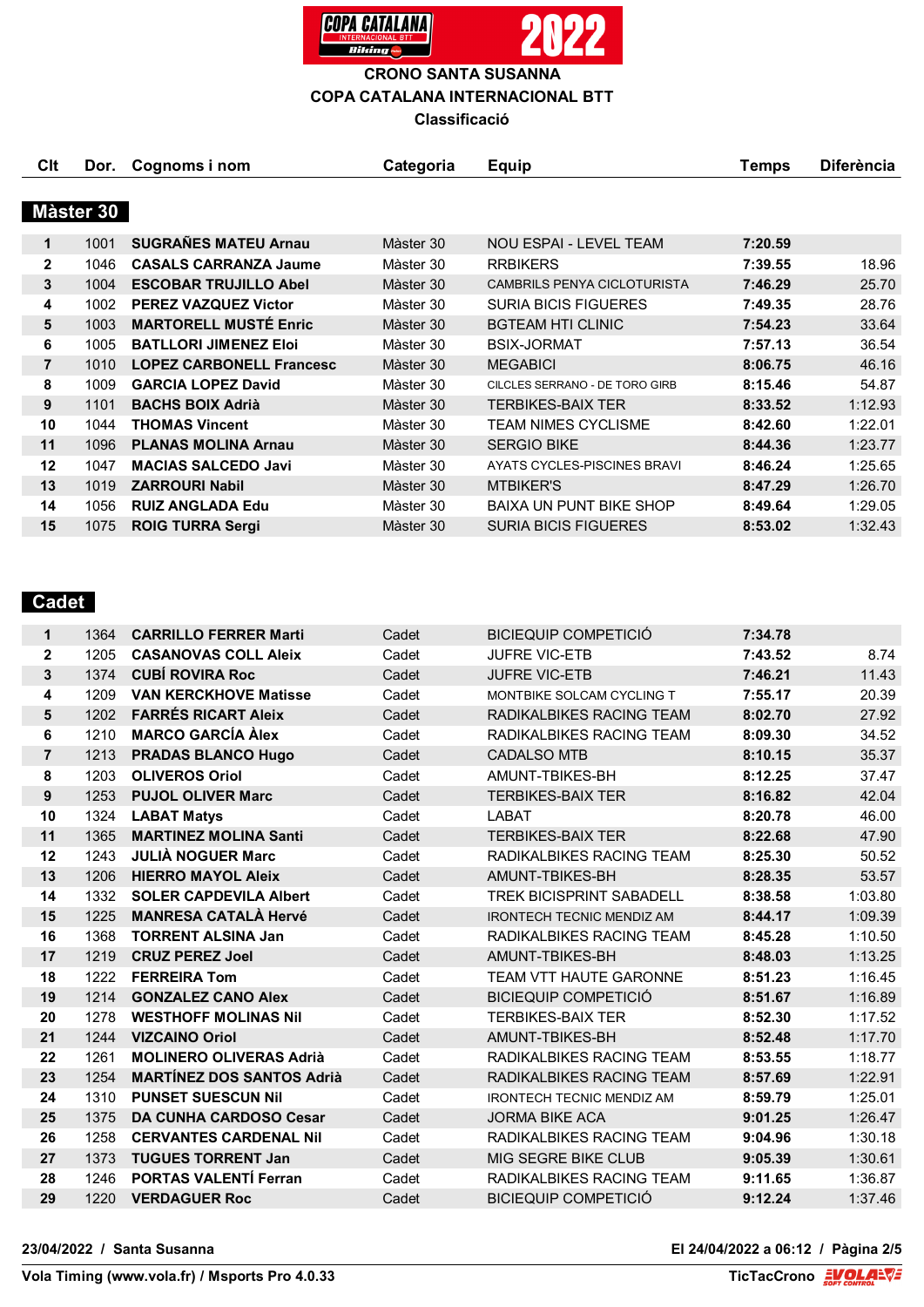

| Clt | Dor. | Cognoms i nom                  | Categoria | <b>Equip</b>                     | Temps    | <b>Diferència</b> |
|-----|------|--------------------------------|-----------|----------------------------------|----------|-------------------|
|     |      |                                |           |                                  |          |                   |
| 30  | 1276 | <b>PEITAVI BAREA Job</b>       | Cadet     | PURITO-TADESAN-NURIA             | 9:16.49  | 1:41.71           |
| 31  | 1250 | <b>CAMPS CLAPERA Jordi</b>     | Cadet     | <b>JUFRE VIC-ETB</b>             | 9:22.18  | 1:47.40           |
| 32  | 1226 | <b>XAMPENY SORIANO Marc</b>    | Cadet     | <b>BTT FORNELLS</b>              | 9:23.21  | 1:48.43           |
| 33  | 1272 | <b>MONFULLEDA ROCA Oleguer</b> | Cadet     | <b>IRONTECH TECNIC MENDIZ AM</b> | 9:36.70  | 2:01.92           |
| 34  | 1288 | <b>GIL QUERALT Lluís</b>       | Cadet     | MONTBIKE SOLCAM CYCLING T        | 9:40.18  | 2:05.40           |
| 35  | 1344 | <b>GÜELL MOYA Joan</b>         | Cadet     | MONTBIKE SOLCAM CYCLING T        | 9:50.41  | 2:15.63           |
| 36  | 1223 | <b>CASTRO MARTINEZ Oscar</b>   | Cadet     | AMUNT-TBIKES-BH                  | 10:09.11 | 2:34.33           |
| 37  | 1294 | LLEÓ Tim                       | Cadet     | <b>BGTEAM HTI CLINIC</b>         | 10:31.00 | 2:56.22           |
| 38  | 1331 | <b>SANCHEZ MOLINE Bernat</b>   | Cadet     | <b>JORMA BIKE ACA</b>            | 11:03.58 | 3:28.80           |

## **Junior**

| 1              | 377 | <b>LLOP MARTINEZ Gerard</b>     | Junior | <b>MESBIKE &amp; FES - TUGA</b>       | 7:29.68 |         |
|----------------|-----|---------------------------------|--------|---------------------------------------|---------|---------|
| $\mathbf{2}$   | 407 | <b>GAMEZ FERRER Carlos</b>      | Junior | <b>IRONTECH TECNIC MENDIZ AMBISIS</b> | 7:41.37 | 11.69   |
| 3              | 456 | <b>REGADA HIERRO Adria</b>      | Junior | <b>JORMA BIKE ACA</b>                 | 7:47.29 | 17.61   |
| 4              | 449 | <b>RUIZ EXPOSITO Eric</b>       | Junior | AMUNT-TBIKES-BH                       | 7:50.61 | 20.93   |
| 5              | 457 | <b>TURNE MARINELO Roger</b>     | Junior | <b>JORMA BIKE ACA</b>                 | 7:56.68 | 27.00   |
| 6              | 466 | <b>FARRERÓ JUSCAFRESA Pau</b>   | Junior | <b>IRONTECH TECNIC MENDIZ AM</b>      | 7:57.49 | 27.81   |
| $\overline{7}$ | 439 | <b>ROS BRICOLLÉ Ferran</b>      | Junior | FES BICI 3.-TUGA                      | 8:05.25 | 35.57   |
| 8              | 434 | <b>MOLIST HOMS Marcel</b>       | Junior | <b>JUFRÉ VIC-ETB</b>                  | 8:07.77 | 38.09   |
| 9              | 366 | <b>GELABERT POL Daniel</b>      | Junior | <b>BIKING POINT</b>                   | 8:10.09 | 40.41   |
| 10             | 442 | <b>SAEZ HERRERO Toni</b>        | Junior | TREK BICISPRINT SABADELL              | 8:15.51 | 45.83   |
| 11             | 408 | LLADÓ VILLALONGA Rafel          | Junior | ES PEDAL C.C.                         | 8:16.96 | 47.28   |
| 12             | 435 | <b>VILA CARMONA Genís</b>       | Junior | JUFRÉ VIC-ETB                         | 8:18.94 | 49.26   |
| 13             | 415 | <b>MIRANDA PARTERA Guillem</b>  | Junior | <b>TREK STORE BICISPRINT</b>          | 8:26.30 | 56.62   |
| 14             | 460 | <b>MARINA TORRES Marc</b>       | Junior | ADDICT BIKES RACING TEAM              | 8:26.77 | 57.09   |
| 15             | 426 | <b>GOMES DUARTE Nuno Miguel</b> | Junior | <b>JORMA BIKE ACA</b>                 | 8:29.51 | 59.83   |
| 16             | 444 | <b>CANALS SAEZ Jordi</b>        | Junior | <b>CICLES SANS</b>                    | 8:32.24 | 1:02.56 |
| 17             | 461 | <b>FONT CABEZAS Pol</b>         | Junior | <b>BICIEQUIP COMPETICIÓ</b>           | 8:35.53 | 1:05.85 |
| 18             | 451 | SITJÀ GIFREU Aniol              | Junior | RADIKALBIKES RACING TEAM              | 8:40.63 | 1:10.95 |
| 19             | 455 | <b>MARZAL ALTEMIR Leo</b>       | Junior | BIKEPARK BAUHAUS TORREDEMBARRA        | 8:47.14 | 1:17.46 |
| 20             | 517 | <b>DORADO PORTO Yago</b>        | Junior | <b>CAT BIKE FLUB CICLISTA</b>         | 8:49.22 | 1:19.54 |
| 21             | 568 | <b>CAMPAS TOLOSA Biel</b>       | Junior | JUFRÉ VIC-ETB                         | 8:50.03 | 1:20.35 |
| 22             | 458 | <b>SASPLUGAS VAZQUEZ Bernat</b> | Junior | <b>JORMA BIKE ACA</b>                 | 8:54.01 | 1:24.33 |
| 23             | 443 | <b>CAMPMOL PAYET Martí</b>      | Junior | RADICALBIKES RACING TEAM              | 8:54.14 | 1:24.46 |
| 24             | 448 | <b>VENEGAS RAMOS Marc</b>       | Junior | AMUNT-TBIKES-BH                       | 8:57.70 | 1:28.02 |
| 25             | 573 | <b>PERICAY CUFÍ Ernest</b>      | Junior | <b>TERBIKES BAIXTER</b>               | 9:07.30 | 1:37.62 |
| 26             | 570 | <b>MIRALLES BOIXADERA Josep</b> | Junior | <b>BIKE KIDS TBELLES TEAM</b>         | 9:10.25 | 1:40.57 |
| 27             | 374 | <b>ILLA FABREGAS Arnau</b>      | Junior | JUFRÉ VIC-ETB                         | 9:11.17 | 1:41.49 |
| 28             | 475 | <b>CASABÓ TARRÉS Oriol</b>      | Junior | <b>TERBIKES-BAIX TER</b>              | 9:49.92 | 2:20.24 |
|                |     |                                 |        |                                       |         |         |

#### **Absents**

| <b>MOLANO PINERO David</b> | Junior | <b>MESBIKE &amp; FES - TUGA</b> |  |
|----------------------------|--------|---------------------------------|--|
|                            |        |                                 |  |

 **Sub23** 

| ESPRATS<br>.06<br>`ub23<br>126<br><b>ARAN CALONJA Martí</b> |  |
|-------------------------------------------------------------|--|
|-------------------------------------------------------------|--|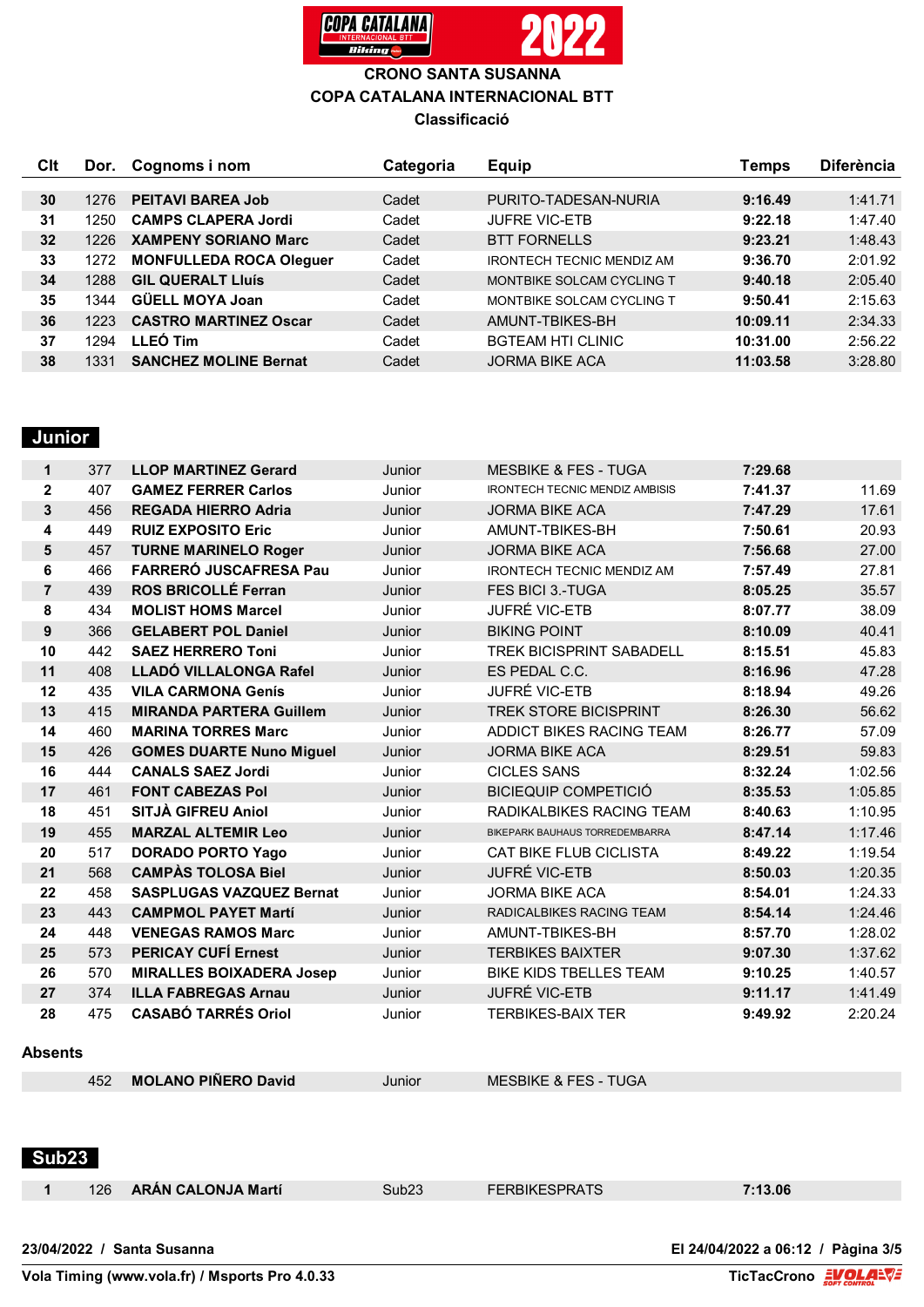

| Clt          | Dor. | Cognoms i nom                      | Categoria         | <b>Equip</b>                          | <b>Temps</b> | <b>Diferència</b> |
|--------------|------|------------------------------------|-------------------|---------------------------------------|--------------|-------------------|
|              |      |                                    |                   |                                       |              |                   |
| $\mathbf{2}$ | 108  | <b>CATEURA JORDAN Martí</b>        | Sub <sub>23</sub> | <b>IRONTECH TECNIC MENDIZ AMBISIS</b> | 7:19.45      | 6.39              |
| 3            | 183  | <b>VILADELBSOCH Pau</b>            | Sub <sub>23</sub> | <b>TERBIKES-BAIX TER</b>              | 7:29.72      | 16.66             |
| 4            | 106  | <b>JORDAN PRIEGO Brian</b>         | Sub <sub>23</sub> | <b>BIKING POINT</b>                   | 7:31.15      | 18.09             |
| 5            | 340  | <b>VILARDELL TORRA Marc</b>        | Sub <sub>23</sub> | <b>IRONTECH TECNIC MENDIZ AM</b>      | 7:34.09      | 21.03             |
| 6            | 123  | <b>COPADO VILLARET Gerard</b>      | Sub <sub>23</sub> | <b>BIKING POINT</b>                   | 7:36.07      | 23.01             |
| 7            | 117  | <b>BADIA Axel</b>                  | Sub <sub>23</sub> | <b>IRONTECH TECNIC MENDIZ AMBISIS</b> | 7:40.83      | 27.77             |
| 8            | 72   | <b>ANCION HAVET Stefan</b>         | Sub <sub>23</sub> | <b>JORMA BIKE ACA</b>                 | 7:44.06      | 31.00             |
| 9            | 184  | <b>SANCHEZ Santi</b>               | Sub <sub>23</sub> | RADIKALBIKES RACING TEAM              | 7:51.08      | 38.02             |
| 10           | 61   | <b>FOLGUERA Kilian</b>             | Sub <sub>23</sub> | <b>BSIX-JORMAT</b>                    | 7:51.91      | 38.85             |
| 11           | 197  | <b>COURBIERE Tom</b>               | Sub <sub>23</sub> | TEAM VTT AVERNTURE PIOLENC            | 8:14.58      | 1:01.52           |
| 12           | 175  | <b>TORRES CAMACHO Alberto</b>      | Sub <sub>23</sub> | <b>FES BICI 3.-TUGA</b>               | 8:26.30      | 1:13.24           |
| 13           | 341  | TEMPRANO FERNANDEZ Martí           | Sub <sub>23</sub> | <b>BICI 3.0</b>                       | 8:43.17      | 1:30.11           |
| 14           | 203  | <b>SANCHEZ-PALENCIA CRESPO Pol</b> | Sub <sub>23</sub> | <b>LA TORRETA BIKE</b>                | 9:09.36      | 1:56.30           |
| 15           | 191  | <b>PAGÈS LAVANDERO Gerard</b>      | Sub <sub>23</sub> | <b>BICIEQUIP COMPETICIÓ</b>           | 9:32.55      | 2:19.49           |
| 16           | 150  | <b>VIDAL DOMINGUEZ Marc</b>        | Sub <sub>23</sub> | <b>LA TORRETA BIKE</b>                | 10:09.88     | 2:56.82           |

#### **Absents**

|  | 200 POTTIER Raphaël | Sub23 | OMNIUM CYCLISTE RAPHAËLOIS |
|--|---------------------|-------|----------------------------|
|--|---------------------|-------|----------------------------|

# **Elit**

| 1            | 90  | <b>SINUES MICO Mario</b>          | Elit        | AMUNT-TBIKES-BH                       | 7:19.17 |         |
|--------------|-----|-----------------------------------|-------------|---------------------------------------|---------|---------|
| $\mathbf{2}$ | 107 | <b>MOYA CLAPERA Gerard</b>        | Elit        | <b>BIKING POINT</b>                   | 7:22.03 | 2.86    |
| 3            | 41  | <b>LE NY Benjamin</b>             | Elit        | TEAM CREUSE MAINSAT EVAUX             | 7:31.56 | 12.39   |
| 4            | 131 | <b>CALDERÓN BERNALDEZ Joan</b>    | Elit        | CICLES SERRANO MOL RACING             | 7:38.57 | 19.40   |
| 5            | 113 | <b>DOMENECH FERNANDEZ Oriol</b>   | Elit        | SANTBI CLUB ESPORTIU                  | 7:43.80 | 24.63   |
| 6            | 115 | <b>DIAZ TORRES Juan Francisco</b> | Elit        | <b>IRONTECH TECNIC MENDIZ AMBISIS</b> | 7:54.11 | 34.94   |
| 7            | 114 | <b>MEDINA MARCOS Oriol</b>        | Elit        | <b>MESBIKE &amp; FES - TUGA</b>       | 8:04.97 | 45.80   |
| 8            | 153 | <b>PONS SOLA Nil</b>              | Elit        | <b>IRONTECH TECNIC MENDIZ AMBISIS</b> | 8:23.14 | 1:03.97 |
| 9            | 141 | <b>GOMEZ ROJAS Eduardo</b>        | <b>Elit</b> | <b>BIKEXTREM VILADECANS</b>           | 8:33.27 | 1:14.10 |
| 10           | 127 | <b>GARCIA ESCRIBANO Juan Luis</b> | Elit        | <b>BSJ BIKES</b>                      | 8:37.52 | 1:18.35 |
| 11           | 133 | <b>DE DIOS CRESPO Aitor</b>       | Elit        | <b>MESBIKE &amp; FES - TUGA</b>       | 8:54.69 | 1:35.52 |
| 12           | 254 | <b>JIMENEZ TOBAL Axel</b>         | Elit        | <b>INTEGRAL CAR KIA PC MORENITO</b>   | 8:55.74 | 1:36.57 |
| 13           | 216 | <b>MUNTADA MELET Joan</b>         | Elit        | ACO                                   | 8:56.86 | 1:37.69 |
| 14           | 134 | <b>RESINA COLOMÉ Sergi</b>        | Elit        | <b>BIKING POINT</b>                   | 8:57.20 | 1:38.03 |

## **Elit / Sub23**

|              | 126 | <b>ARÁN CALONJA Martí</b>     | Sub23             | <b>FERBIKESPRATS</b>                  | 7:13.06 |       |
|--------------|-----|-------------------------------|-------------------|---------------------------------------|---------|-------|
| $\mathbf{2}$ | 90  | <b>SINUES MICO Mario</b>      | Elit              | AMUNT-TBIKES-BH                       | 7:19.17 | 6.11  |
| 3            | 108 | <b>CATEURA JORDAN Martí</b>   | Sub23             | <b>IRONTECH TECNIC MENDIZ AMBISIS</b> | 7:19.45 | 6.39  |
| 4            | 107 | <b>MOYA CLAPERA Gerard</b>    | Elit              | <b>BIKING POINT</b>                   | 7:22.03 | 8.97  |
| 5            | 183 | <b>VILADELBSOCH Pau</b>       | Sub23             | <b>TERBIKES-BAIX TER</b>              | 7:29.72 | 16.66 |
| 6            | 106 | <b>JORDAN PRIEGO Brian</b>    | Sub <sub>23</sub> | <b>BIKING POINT</b>                   | 7:31.15 | 18.09 |
|              | 41  | <b>LE NY Benjamin</b>         | Elit              | TEAM CREUSE MAINSAT EVAUX             | 7:31.56 | 18.50 |
| 8            | 340 | <b>VILARDELL TORRA Marc</b>   | Sub <sub>23</sub> | <b>IRONTECH TECNIC MENDIZ AM</b>      | 7:34.09 | 21.03 |
| 9            | 123 | <b>COPADO VILLARET Gerard</b> | Sub23             | <b>BIKING POINT</b>                   | 7:36.07 | 23.01 |

**23/04/2022 / Santa Susanna El 24/04/2022 a 06:12 / Pàgina 4/5**

**Vola Timing (www.vola.fr) / Msports Pro 4.0.33**